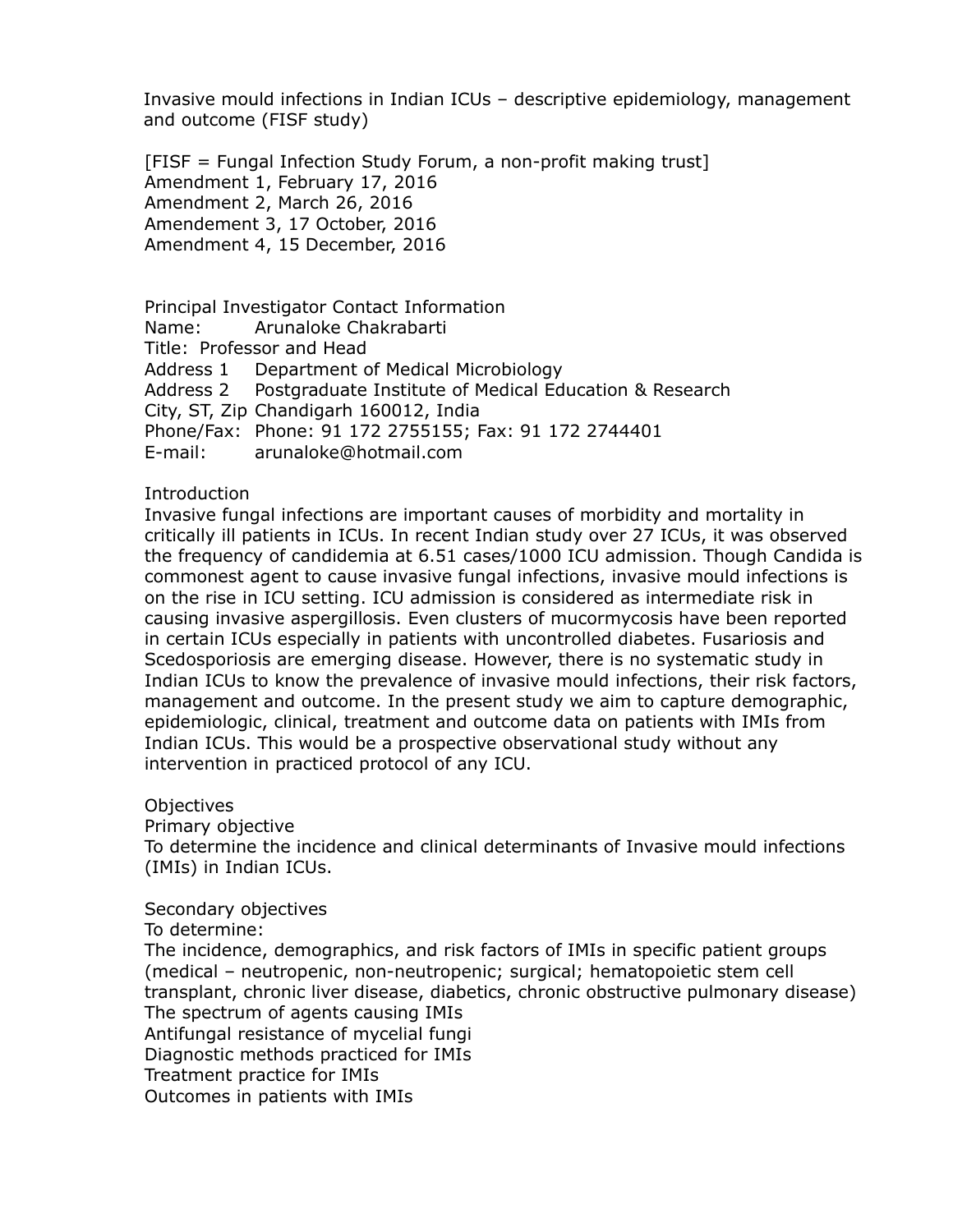## **Background**

Invasive mould infections are emerging causes of morbidity and mortality in ICU patients. This is attributed to prolonged ICU stay of critically ill patients with much co-morbidity. Modern medicine and multiple interventions make the patients susceptible to these prevalent moulds in the environment. In India the high frequency of IMIs in general has been attributed to environmental and host factors prevalent in this region. Additionally sub-optimal hospital care practice, frequent demolition and construction activities in the hospital make the patients susceptible to IMIs. There is no multicentric study available in India describing the epidemiology of IMIs in India. However, single center studies have reported distinct epidemiology of IMIs in India. High incidence, different spectrum and risk factors are possible unique features of IMIs in India.

Early diagnosis and optimal therapy improve the outcome of these patients. The conventional diagnosis including histopathology and culture has limitations. The tests are of low sensitivity and long turnaround time. The major challenge is collection of sample from deep tissue. Therefore majority of the patients in ICUs of India are managed empirically against invasive fungal diseases. The galactomannan test has improved the diagnosis of invasive aspergillosis. However, galactomannan test is not well standardized in non-neutropenic patients. Betaglucan test is used for early diagnosis of invasive fungal infections other than mucormycosis. But the test is cumbersome for routine laboratories and expensive. Both tests are not available in majority of Institutions of India. PCR assay is not standardized and not performed routinely in any Institution.

Due these limitations in diagnosis, there is no uniform management protocol in ICUs of India. To develop optimal management protocol, we need to know the epidemiology, the right patient to treat, antifungal drug resistance, optimal drug and duration of therapy etc. The present study will provide descriptive epidemiology, present status of diagnosis and management practiced in India to treat IMIs in ICUs. This will help to find the suitable intervention strategies to improve outcome of IMIs in India.

### Study summary

This descriptive observational prospective study will document the epidemiologic and clinical characteristics, as well as treatment and outcome data, of patients with IMIs in ICUs in India over one year.

### Significance of the study

The prospective study will describe the epidemiology of IMIs in ICUs in India. The study will describe the incidence, risk factors, fungi causing IMIs and their susceptibility against antifungal agents, as well as the current strategies adopted by ICU physicians in the management of IMIs. It will also describe the outcome of IMIs. The study will help in planning future management strategies specific for IMIs in ICUs in India.

### Methods

Study description: Prospective, multicenter study in ICUs in India. Purpose: Determination of epidemiologic parameters, including risk factors, description of current management and outcome of patients with IMI will be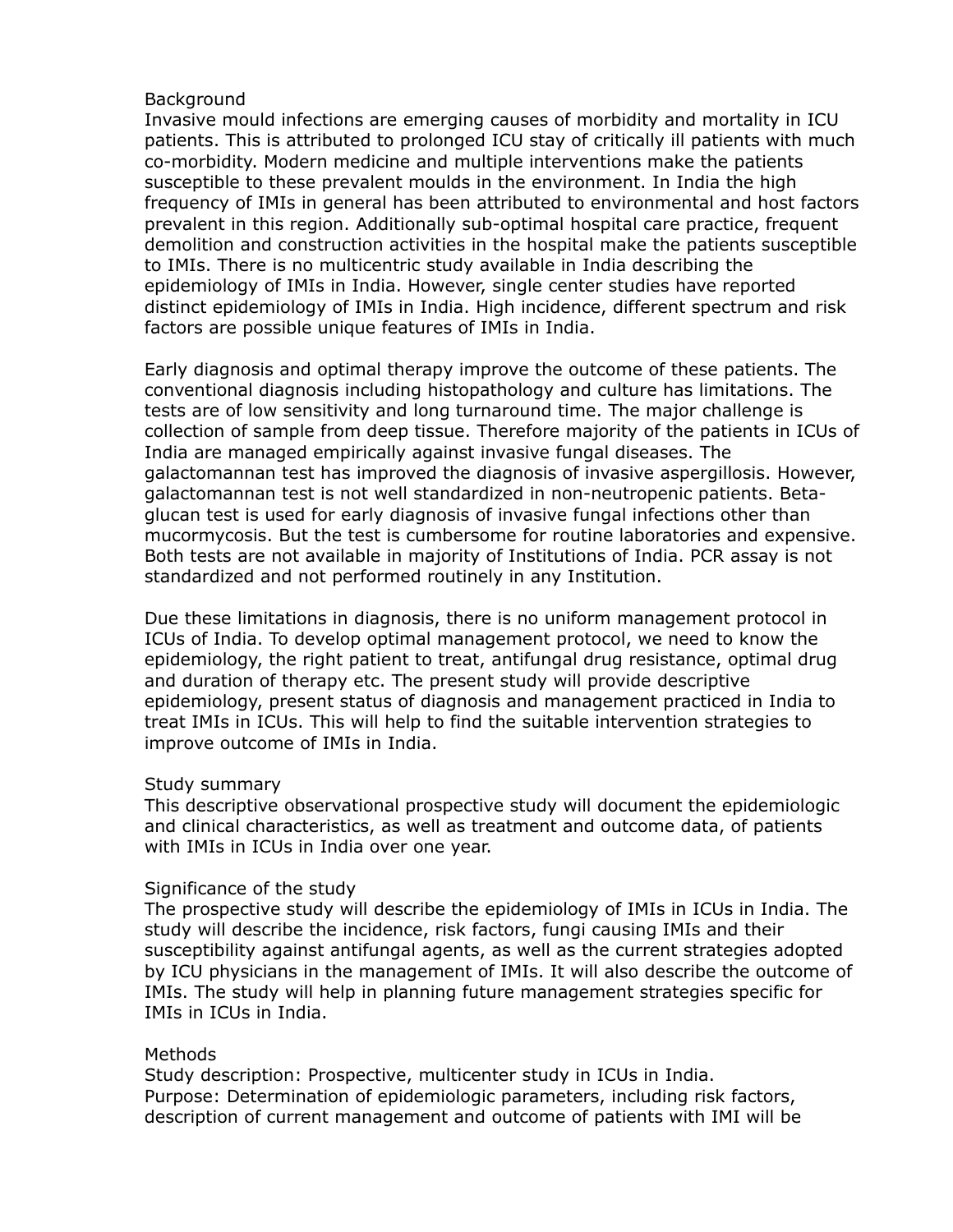recorded prospectively. The study will help in understanding the epidemiology of IMI in ICUs and possible planning for future management strategies for IMI specific to India.

Risk: There is no risk to the patient from the study as it is only an observational study and no intervention is intended.

Site selection: 11 ICUs have been identified across the country where ICU physicians are well versed about invasive fungal infections and competent diagnostic mycology laboratory is available

A site feasibility survey was conducted. This ensured that participating sites fulfill the following inclusion criteria: a) maintains ICD coding and total number of discharges and deaths at the center; b) manages critically ill patients in ICU; c) has access to high-resolution CT (HRCT) scans; d) has a mycology laboratory that performs isolation and identification of fungi at least perform galactomannan test; and e) has histopathology facilities.

Study Period: January 1, 2016 to June 30, 2017. Case enrolment – April 1, 2016 to September 31, 2017. Analysis of data – October 1, 2017 to Dec 30, 2017

No. of patients: All consecutive patients with proven and probable IMI in ICUs at the study centers during the study period will be included.

### Patient selection

All consecutive patients diagnosed for proven or probable IMIs in ICUs at the study sites will be included.

Inclusion criteria:

A patient must fulfill the definition for a case, as shown in the table below.

| Proven   | Any host irrespective<br>of immunocompetent<br>or<br>immunosuppressed | Histopathology/cytology/di<br>rect microscopy<br>demonstrating septate                            |
|----------|-----------------------------------------------------------------------|---------------------------------------------------------------------------------------------------|
| Probable | Host satisfies host<br>criteria of<br>EORTC/MSG criteria              | Culture positive for mould<br>from sterile sites<br>EORTC/MSG definition by<br>De Pauw et al 2008 |
|          | Host with COPD                                                        | Definitions by Bulpa P, et<br>al, 2007                                                            |
|          | Host in ICU                                                           | Clinical algorithm by Blot<br>SI, et al, 2012                                                     |

Criteria for Case

Exclusion criteria: Patients with endemic mycoses (histoplasmosis, sporotrichosis, penicilliosis), yeast infections, and allergic fungal diseases like allergic bronchopulmonary aspergillosis will not be included. Infection limited to the skin only will also be excluded.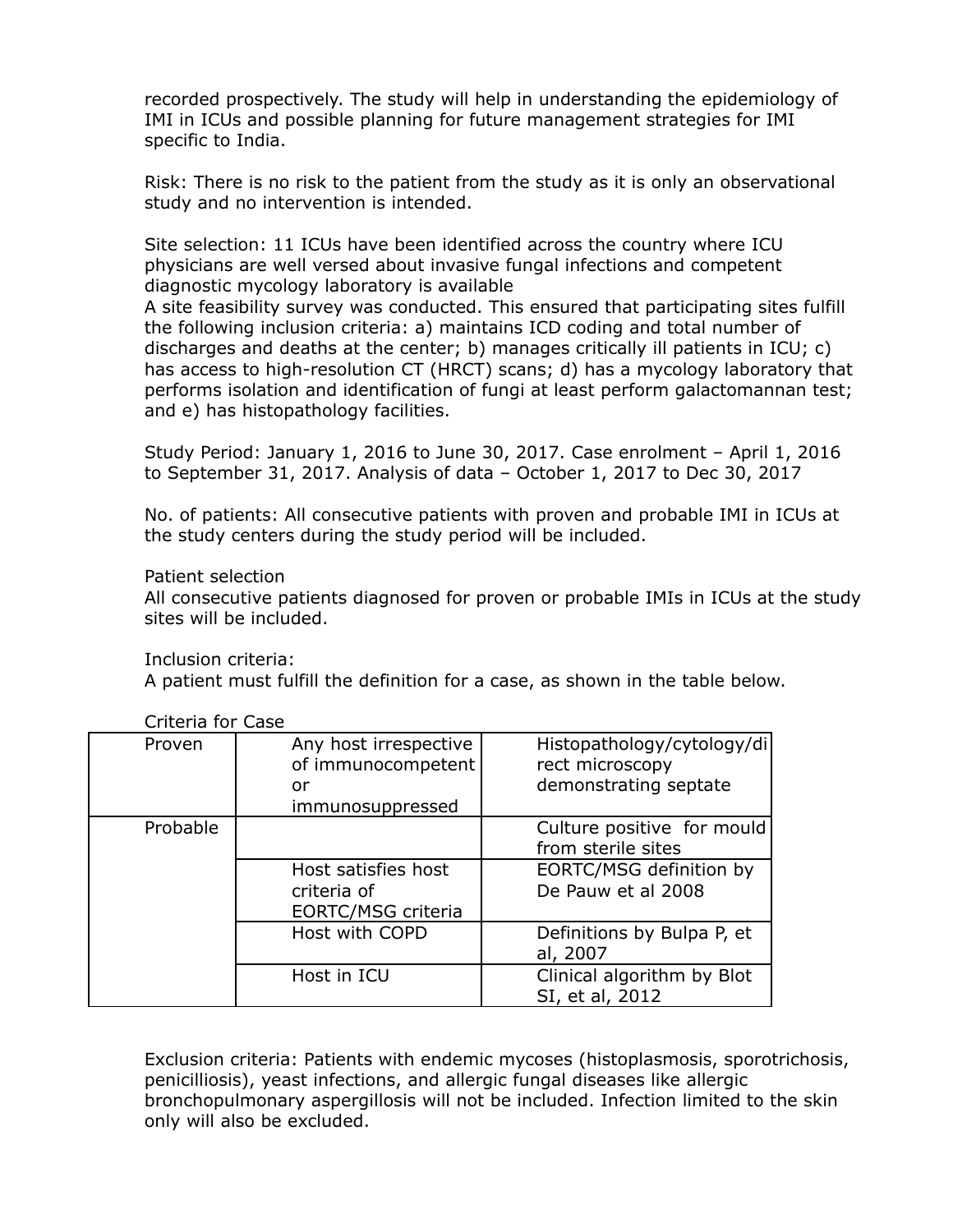Conduct of the study

Investigators of the study: Arunaloke Chakrabarti is the coordinator of the study. Each site has a Principal Investigator – the site PI. Other investigators at the site are be co-investigators.

Other investigators:

Postgraduate Institute of Medical Education & Research, Chandigarh – PI – M R Shivaprakash, C0-PIs – L N Yaddanapudi, Ritesh Agarwal, Praveen Kumar, Jayshree M

Sri Ramchandra Medical University, Chennai – PI – Anupma Jyoti Kindo, Co-PIs - S. Arun kumar, MK Renuka, T. Dhansekar

Amri Hospital, Kolkata; PI – Subhash Todi, Co-PIs – Arpita Bhakta, Mahua Bhattacharyya

Tata Medical Centre, Kolkata; PI- Sanjay Bhattacharyya, Co-PI- Sudakshina Mullick, Jyotsna Goswami, Mammen Chandy, Gaurav Goel, Paromita Roy, Saugata Sen, Nandini Banerjee, Kasturi Sengupta,

Nijam Institute of Medical Sciences, Hyderabad; PI- Umabala P, Co-PI Ramachandran Gopinath, Paramjyothi GK, M.V.S.Subbalaxmi, Shantiveer G Uppin Christian Medical College, Vellore; PI - Rajiv Karthik; Co-PI – Joy Michael, J.V. Peter

St John Medical College, Bengaluru; PI – Jayanthi Savio; Co-PI – Sriram Sampath, Priya Ramachandran, Poonam Panjwani

Sterling Hospital, Ahmedabad; PI – Atul Patel, Co PI- Mukesh Patel, Kamalesh Patel

Chirayu Medical College, Bhopal; PI – Pradip Bhattacharyya, Co-PI - Deepak Mendiratta

 Gangaram Hospital, Delhi, PI – Prakash Shastri, Co-PI -Ashok Anand, Chand Wattal, Jaswinder Oberoi.

Apollo Hospital, Chennai; PI – Ram Gopalakrishnan; Co-PI - Madhumita Patient enrollment: The site PI (or one of the co-investigators) will review the patient's paper and electronic records to determine if the patient satisfies the inclusion criteria. Patients who fulfill the inclusion criteria will be included as a case.

Data collection: The demographic, clinical, treatment and outcome data will be captured. Investigators should complete CRF I an II and email the form to the study coordinator, Arunaloke Chakrabarti. Outcome will be measured on day of discharge/death/42 and 84 days (if no death) after the diagnosis of the IMI. The date of diagnosis of an IMI is the day on which the diagnosis is defined as proven or probable. For cases that were enrolled as probable but subsequently became proven, the date of diagnosis is the earlier date (means the date when probable diagnosis is made). In addition, each center will also obtain data from its relevant hospital authority on the total number of admission, discharges and deaths in ICUs for the period of April 1, 2016 to September 31, 2017. They will also provide the number of patients immunosuppressed or immunocompetent in ICUs during the study period.

Fungal isolates: All isolates from proven and probable IMIs will be sent to Mycology Reference Laboratory at PGIMER, Chandigarh for final identification and antifungal susceptibility testing.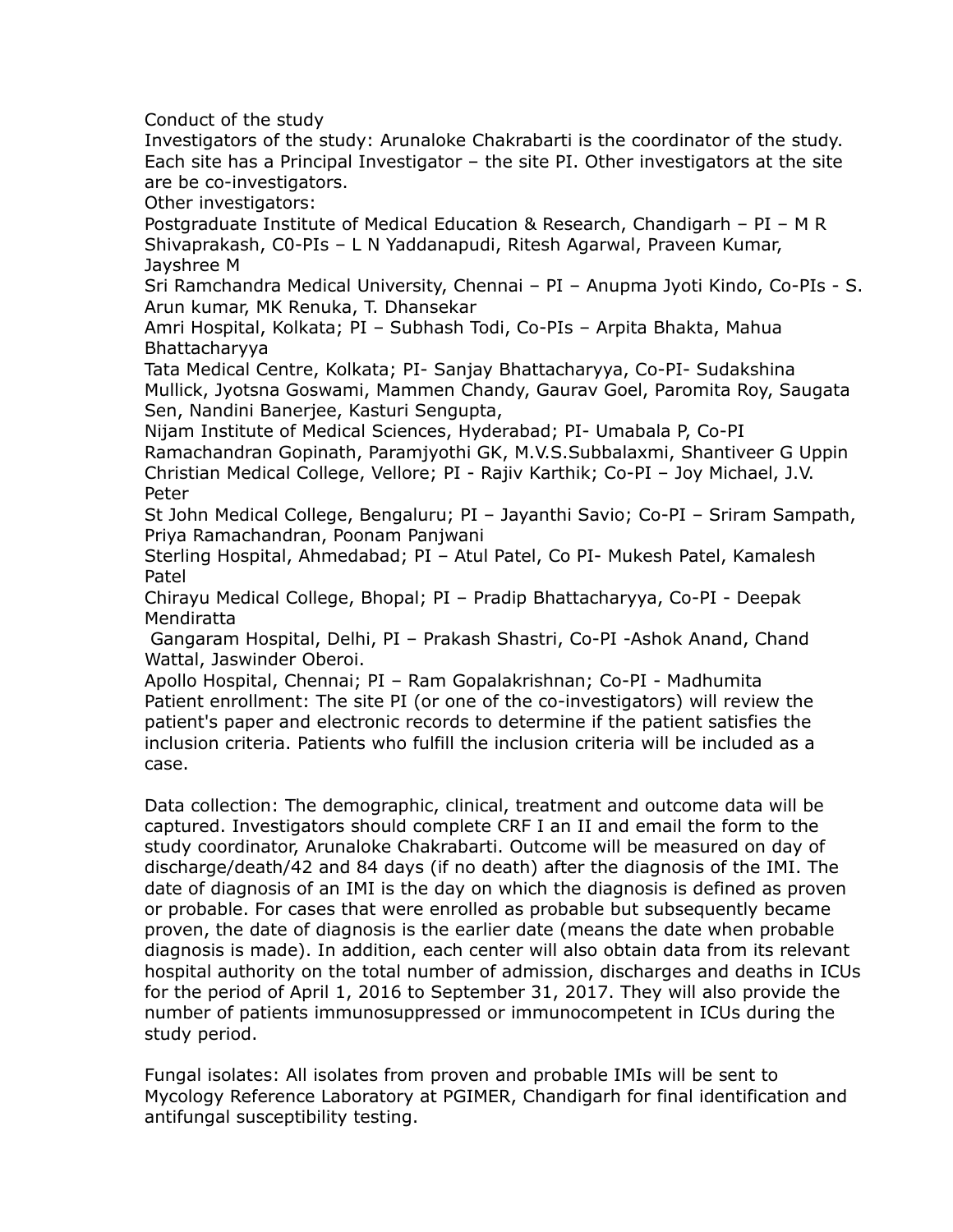Molecular identification: If required, the final identification at the coordinator's site will be done DNA sequencing. If the diagnosis of invasive mould infection is on histopathology only without culture, coordinator's site will attempt for identification of the fungus by molecular technique from biopsy sample or tissue section.

Patient management: The study will not interfere with patient management.

## **Statistics**

The study will be analyzed using descriptive statistics. It is anticipated that the study will provide the following information:

Incidence of IMI among patients in ICUs during the study period in the participating centers

Relative frequency of each risk factor among IMI patients at the participating centers.

Six and 12 weeks survival of patients diagnosed with IMI.

Other data the study should be able to generate will be in accordance with the objectives.

Kaplan-Meier plots will be used to describe the survival of patients with IMI according to their underlying diagnosis.

# Ethical considerations

Each site PI will be responsible for the clearance of study protocol by the respective Institutional Review Board (IRB)/Ethics Committee (EC). As this is observational study without any intervention, a waiver of patient consent will be requested. Site PIs must submit a copy of the approval from his/her IRB/EC to the study coordinator.

### Benefits and risks to study participants

As this is an observational study, there are no risks to the study participants. No immediate benefit is expected to accrue to the individual patient. The study will improve the understanding of the epidemiology of IMI in ICUs of India; it will increase awareness of IMI among clinicians, and data from the study will contribute to the planning of management of IMIs in India.

### Security and confidentiality

Once the patient is deemed eligible, a unique number will be assigned by site PI. The site PI at each center will maintain identification of the patient in accordance with each center's policies and procedures. The site PI will provide only the unique number when filling up the CRFs and transferring the data to the coordinator. Each site will be able to view the data of the patients it has enrolled, and only aggregate data of patients enrolled at other sites.

### **Publications**

In the event of publication, the order of authorship will be according to the number of cases enrolled in the study. All the co-investigators of this study will be cited in the appendix of each publication. The sponsor of the study will be acknowledged in each publication. None of the sites is permitted to make any publication on its site's data, based solely on the parameters included in this study for the cases included in the present study. If there is any breach of this understanding, the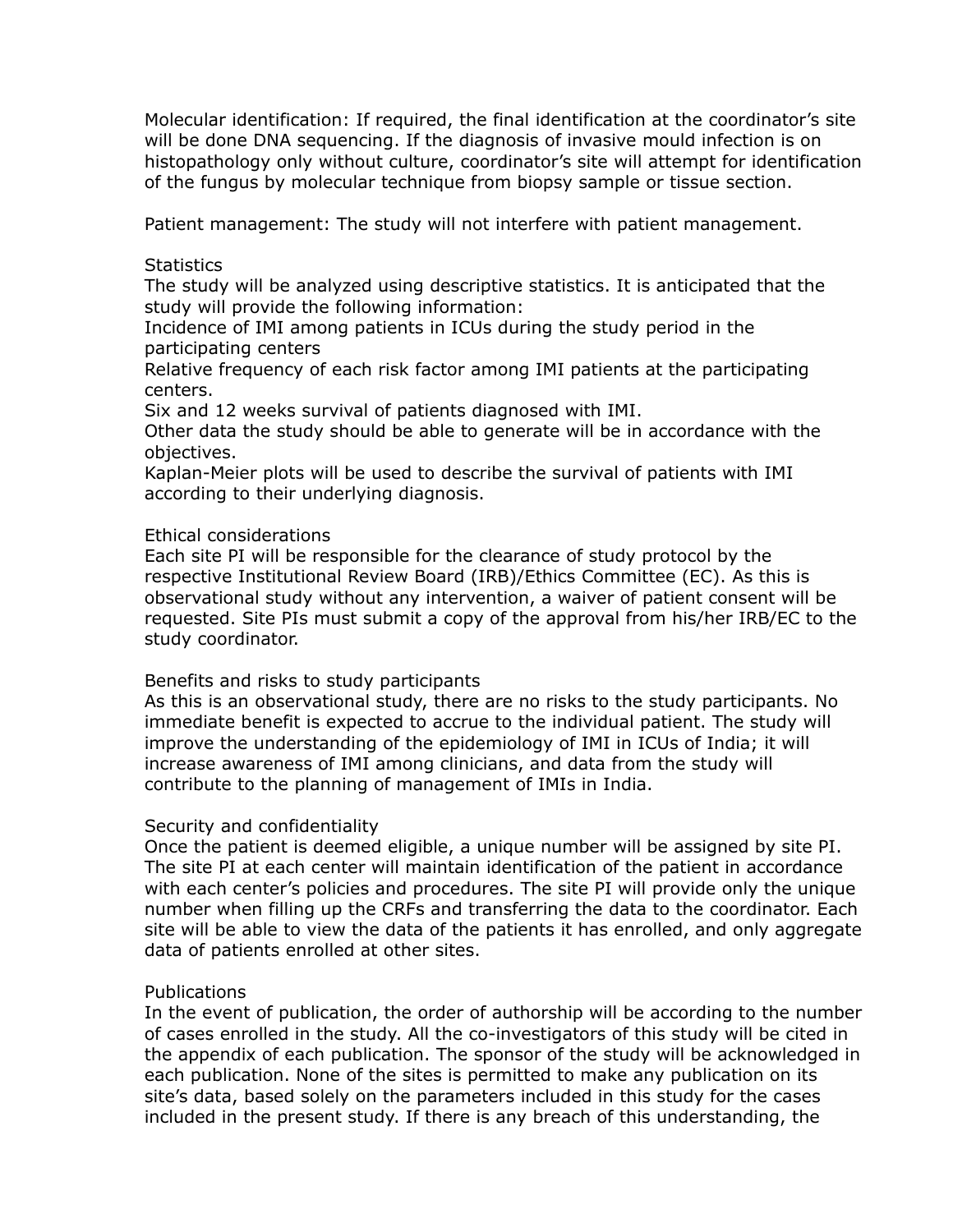data from that center will not be included in the final data analysis.

### Sponsor

The study is conducted by Fungal Infection Study Forum (FISF).

| suuguu                                                                                              |                         |               |
|-----------------------------------------------------------------------------------------------------|-------------------------|---------------|
| Salary & benefits                                                                                   | Sanction                | Proposed      |
|                                                                                                     | Budget (Rs.)            | Amendment     |
| Description                                                                                         |                         |               |
| <b>Clinical Research Follow</b>                                                                     | 4,680,000               | 51,48,000     |
| Study manager at<br>coordinating centre                                                             | 440,700                 | 661,050       |
|                                                                                                     | 51,20,700               | 58,09,050     |
| <b>Study Supplies</b>                                                                               |                         |               |
| Description                                                                                         |                         |               |
| Investigators meeting                                                                               | 650,000                 | 650,000       |
| Cost for data of 300<br>patients                                                                    | 6,82,500                | 6,82,500      |
| Cost of identification of<br>isolates per molecular<br>identification from<br>histopathology blocks | 19,5000                 | 19,5000       |
| Cost of antifungal<br>susceptibility testing                                                        | 195,000                 | 195,000       |
| Travel to study manager in<br>whole year                                                            | 325,000                 | 78,650        |
|                                                                                                     | 20,47,500               | 18,01,150     |
| Analysis & reports                                                                                  |                         |               |
| Description                                                                                         |                         |               |
| Statistical analysis                                                                                | 26,000                  | 26,000        |
| Printing                                                                                            | 13,000                  | 13,000        |
|                                                                                                     | 39,000                  | 39,000        |
| <b>Direct Costs</b>                                                                                 | 72,07,200               | 72,07,200     |
| Indirect overhead rate %                                                                            | 7,20,720                | 5,92,720      |
| One time fees                                                                                       |                         |               |
| Description                                                                                         |                         |               |
| <b>EC</b> fees                                                                                      | 260,000                 | 50,000        |
| Data processing unit for<br>the manager of the study                                                |                         |               |
| $-1$                                                                                                | 104,000                 | 104,000       |
|                                                                                                     | 364,000                 | 154,000       |
| <b>Total Budget</b>                                                                                 | <b>INR</b><br>82,91,920 | INR 82,91,920 |

**Budget** 

References

- a. Jones BL, McLintock LA. Impact of diagnostic markers on early antifungal therapy.
- b. Curr Opin Infect Dis 2003;16:521–526.
- c. Mennink-Kersten MASH, Donnelly JP, Verweij PE. Detection of circulating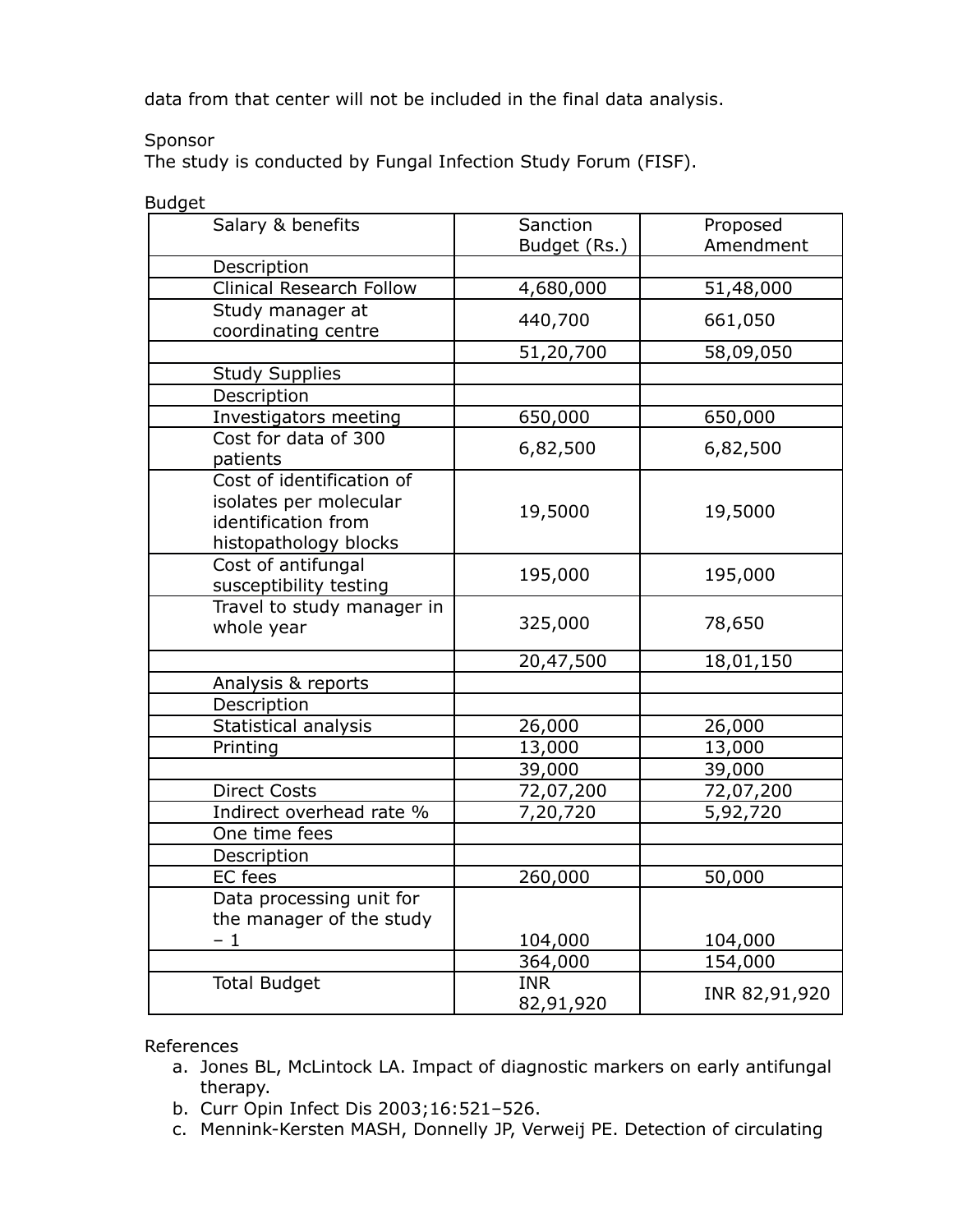galactomannan for the diagnosis and management of invasive aspergillosis. Lancet Infect Dis 2004;4:349–357.

- d. White PL, Bretagne S, Klingspor L, et al. Aspergillus PCR: one step closer to standardization. J Clin Microbiol 2010;48:1231–1240.
- e. Ascioglu S, Rex JH, de Pauw B, et al. Defining opportunistic invasive fungal infections in immunocompromised patients with cancer and hematopoietic stem cell transplants: an international consensus. Clin Infect Dis 2002;34:7–14.
- f. De Pauw B, Walsh TJ, Donnelly JP, et al. Revised definitions of invasive fungal disease from the European Organization for Research and Treatment of Cancer/Invasive Fungal Infections Cooperative Group and the National Institute of Allergy and Infectious Diseases Mycoses Study Group (EORTC/MSG) Consensus Group. Clin Infect Dis 2008;48:1813–1821.
- g. Pagano L, Caira M, Picardi M, et al. Invasive aspergillosis in patients with acute leukemia: update on morbidity and mortality – SEIFEM-C report. Clin Infect Dis 2007;44:1524–1525.
- h. Pagano L, Caira M, Candoni A, et al. Invasive aspergillosis in patients with acute myeloid leukemia: a SEIFEM-2008 registry study. Haematologica 2010;95:644–650.
- i. Perkhofer S, Lass-Flörl C, Hell M, et al. The Nationwide Austrian Aspergillus Registry: a prospective data collection on epidemiology, therapy and outcome of invasive mould infections in immunocompromised and/or immunosuppressed patients. Int J Antimicrob Agents 2010;36:531–536.
- j. Walsh TJ, Anaissie EJ, Denning DW, et al. Treatment of aspergillosis: clinical practice guidelines of the Infectious Diseases Society of America. Clin Infect Dis 2008;46:327–
- k. Herbrecht R, Letscher-Bru V, Oprea G, et al. Aspergillus galactomannan detection in the diagnosis of invasive aspergillosis in cancer patients. J Clin Oncol 2002;20:1898– 1906.
- l. Maertens J, Theunissen K, Verhoef G, et al. Galactomannan and computed tomography-based preemptive antifungal therapy in neutropenic patients at high risk for invasive fungal infection: a prospective feasibility study. Clin Infect Dis 2005;41:1242– 1250.
- m. Cordonnier C, Pautas C, Maury S, et al. Empirical and preemptive antifungal therapy for high-risk, febrile, neutropenic patients: a randomized, controlled trial. Clin Infect Dis 2009;48:1042–1051.
- n. Meersseman W, Vandecasteele SJ, Wilmer A, et al. Invasive aspergillosis in critically ill patients without malignancy. Am J Respir Crit Care Med 2004;170:621–625.
- o. Prodanovic H, Cracco C, Massard J, et al. Invasive pulmonary aspergillosis in patients with decompensated cirrhosis: case series. BMC Gastroenterology 2007;7:2.
- p. Bulpa P, Dive A, Sibille Y. Invasive pulmonary aspergillosis in patients with chronic obstructive pulmonary disease. Eur Resp J 2007;30:782–800.
- q. Chakrabarti A, Chatterjee SS, Das A, et al. Invasive aspergillosis in developing countries. Med Mycol 2011;49(Suppl 1):s35–s47.
- r. Murthy JMK, Sundaram C, Prasad VSSV, et al. Sinocranial aspergillosis: a form of central nervous system aspergillosis in South India. Mycoses 1999; 44: 141–145.
- s. Blot SI, Taccone FS, Van den Abeele AM, et al. A clinical algorithm to